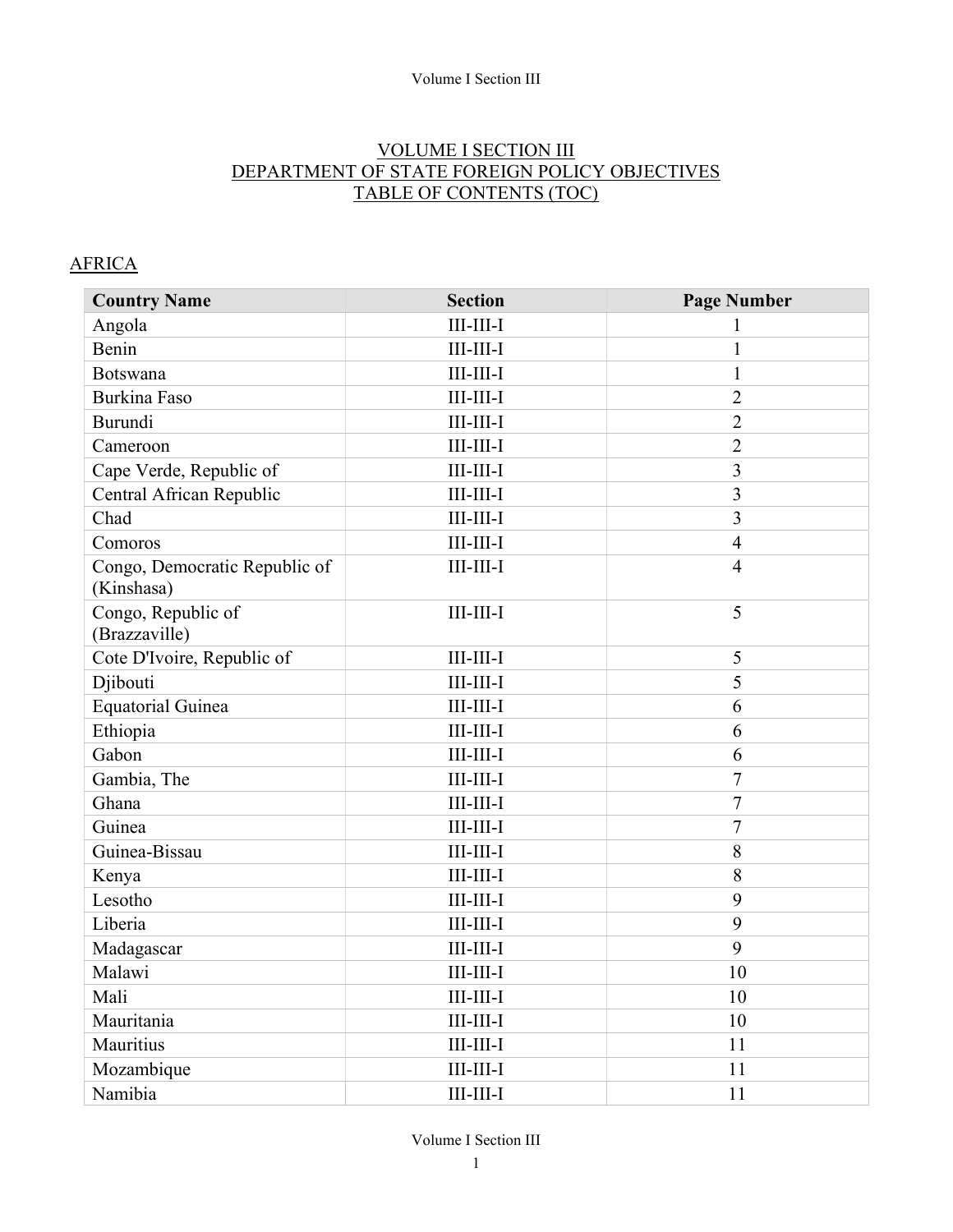| <b>Country Name</b>          | <b>Section</b>      | <b>Page Number</b> |
|------------------------------|---------------------|--------------------|
| Niger                        | $III$ - $III$ - $I$ | 12                 |
| Nigeria                      | $III$ - $III$ - $I$ | 12                 |
| Rwanda                       | $III$ - $III$ - $I$ | 13                 |
| Sao Tome and Principe        | $III$ - $III$ - $I$ | 13                 |
| Senegal                      | $III$ - $III$ - $I$ | 13                 |
| Seychelles                   | $III$ - $III$ - $I$ | 14                 |
| Sierra Leone                 | $III$ - $III$ - $I$ | 14                 |
| Somalia                      | $III$ - $III$ - $I$ | 15                 |
| South Africa                 | $III$ - $III$ - $I$ | 15                 |
| Sudan                        | $III$ - $III$ - $I$ | 15                 |
| Swaziland                    | $III$ - $III$ - $I$ | 16                 |
| Tanzania, United Republic of | $III$ - $III$ - $I$ | 16                 |
| Togo                         | $III$ - $III$ - $I$ | 16                 |
| Uganda                       | $III$ - $III$ - $I$ | 17                 |
| Zambia                       | $III$ - $III$ - $I$ | 17                 |

# EAST ASIA AND PACIFIC

| <b>Country Name</b>         | <b>Section</b>       | <b>Page Number</b> |
|-----------------------------|----------------------|--------------------|
| <b>Brunei</b>               | $III-III-II$         |                    |
| Burma                       | $III-III-II$         |                    |
| Cambodia                    | $III$ - $III$ - $II$ |                    |
| China, People's Republic of | $III$ - $III$ - $II$ | 1                  |
| Cook Islands                | $III$ - $III$ - $II$ | $\overline{2}$     |
| Fiji                        | $III$ - $III$ - $II$ | $\overline{2}$     |
| Indonesia                   | $III-III-II$         | $\overline{2}$     |
| Kiribati                    | $III$ - $III$ - $II$ | 3                  |
| Korea, Republic of South    | $III$ - $III$ - $II$ | 3                  |
| Laos                        | $III-III-II$         | 3                  |
| Malaysia                    | $III$ - $III$ - $II$ | 3                  |
| Marshall Islands            | $III-III-II$         | $\overline{4}$     |
| Micronesia                  | $III$ - $III$ - $II$ | $\overline{4}$     |
| Mongolia                    | $III-III-II$         | $\overline{4}$     |
| Nauru                       | $III$ - $III$ - $II$ | $\overline{4}$     |
| Palau                       | $III-III-II$         | 5                  |
| Papua-New Guinea            | $III$ - $III$ - $II$ | 5                  |
| Philippines                 | $III$ - $III$ - $II$ | 5                  |
| Samoa                       | $III$ - $III$ - $II$ | 6                  |
| Singapore                   | $III$ - $III$ - $II$ | 6                  |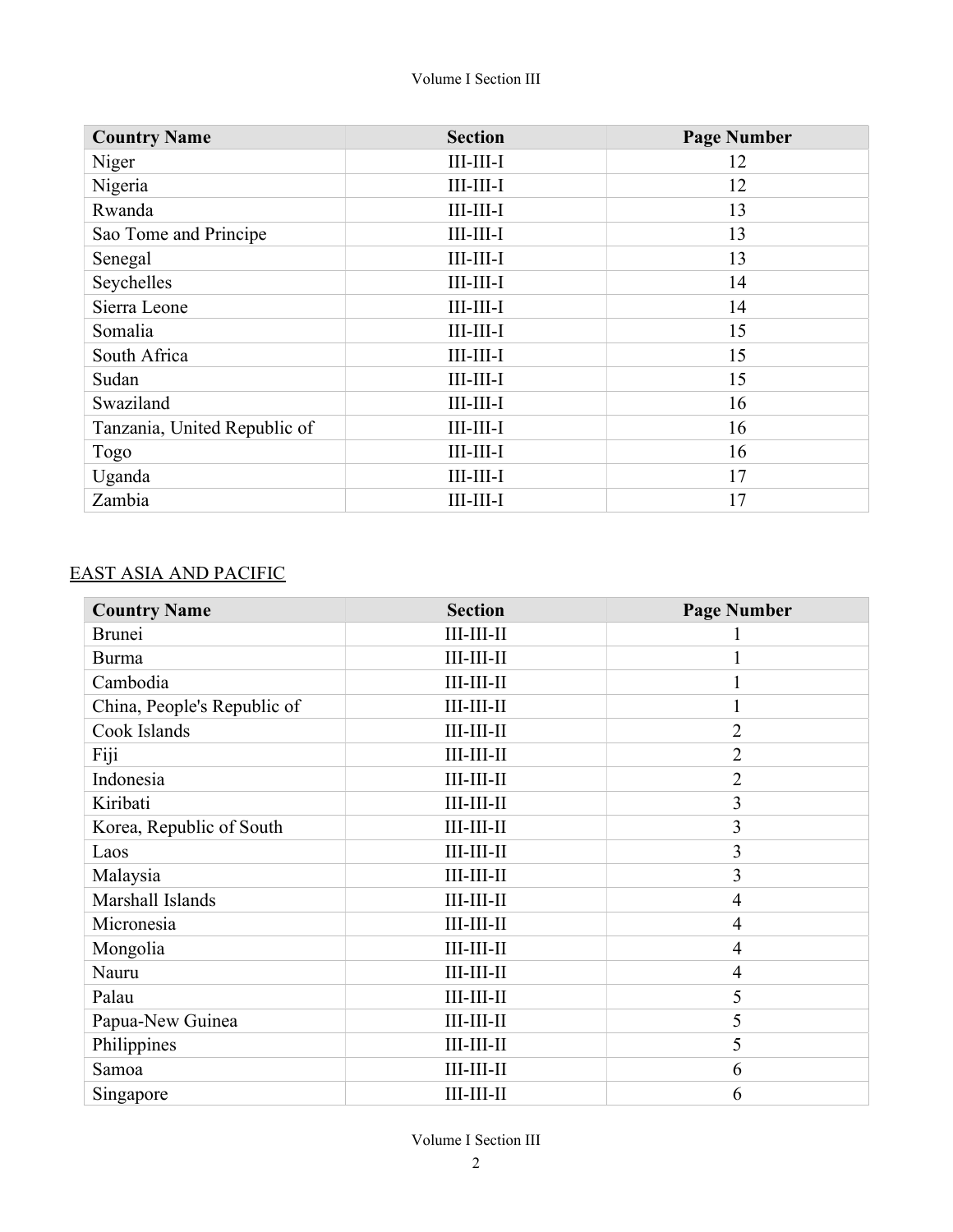| <b>Country Name</b>     | <b>Section</b>       | <b>Page Number</b> |
|-------------------------|----------------------|--------------------|
| Solomon Islands         | $III-III-II$         | 6                  |
| Taiwan                  | $III-III-II$         | 6                  |
| Thailand                | $III-III-II$         |                    |
| Timor-Leste, Democratic | $III-III-II$         | 7                  |
| Republic of             |                      |                    |
| Tonga                   | $III$ - $III$ - $II$ |                    |
| Tuvalu                  | $III-III-II$         | 8                  |
| Vanuatu                 | $III$ - $III$ - $II$ | 8                  |
| Vietnam                 | $III$ - $III$ - $II$ | 8                  |

#### EUROPE

| <b>Country Name</b>     | <b>Section</b>        | <b>Page Number</b> |
|-------------------------|-----------------------|--------------------|
| Armenia                 | $III$ - $III$ - $III$ |                    |
| Austria                 | $III$ - $III$ - $III$ | $\mathbf{1}$       |
| Azerbaijan              | $III-III-III$         | $\mathbf{I}$       |
| <b>Belarus</b>          | $III$ - $III$ - $III$ | $\overline{2}$     |
| Bosnia & Herzegovina    | $III$ - $III$ - $III$ | $\overline{2}$     |
| Cyprus                  | $III$ - $III$ - $III$ | $\overline{2}$     |
| Finland                 | $III$ - $III$ - $III$ | $\overline{2}$     |
| Georgia                 | $III$ - $III$ - $III$ | 3                  |
| Ireland                 | $III$ - $III$ - $III$ | 3                  |
| Kosovo                  | $III$ - $III$ - $III$ | 3                  |
| Macedonia               | $III$ - $III$ - $III$ | $\overline{4}$     |
| Malta                   | $III-III-III$         | $\overline{4}$     |
| Moldova                 | $III-III-III$         | $\overline{4}$     |
| Monaco                  | $III$ - $III$ - $III$ | 5                  |
| Montenegro, Republic of | $III-III-III$         | 5                  |
| Russia                  | $III$ - $III$ - $III$ | 5                  |
| Serbia, Republic of     | $III-III-III$         | 6                  |
| Sweden                  | $III$ - $III$ - $III$ | 6                  |
| Switzerland             | $III$ - $III$ - $III$ | 6                  |
| Ukraine                 | $III$ - $III$ - $III$ | $\overline{7}$     |

## NEAR EAST

| <b>Country Name</b> | <b>Section</b>    | <b>Page Number</b> |
|---------------------|-------------------|--------------------|
| Algeria             | <b>III-III-IV</b> |                    |
| Bahrain             | <b>III-III-IV</b> |                    |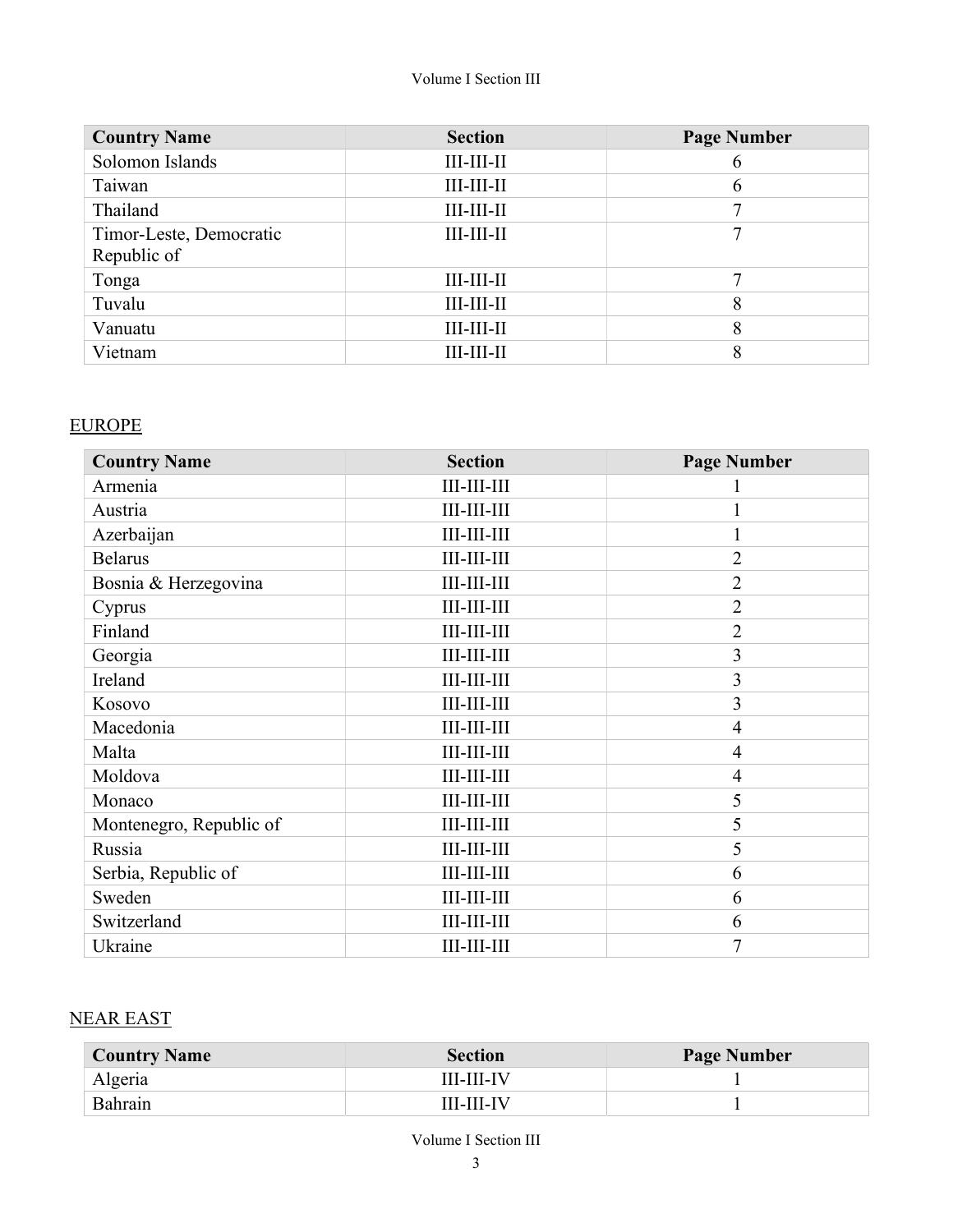| <b>Country Name</b>         | <b>Section</b>       | <b>Page Number</b> |
|-----------------------------|----------------------|--------------------|
| Egypt                       | <b>III-III-IV</b>    |                    |
| Iraq                        | <b>III-III-IV</b>    | $\overline{2}$     |
| Israel                      | <b>III-III-IV</b>    | $\overline{2}$     |
| Jordan                      | <b>III-III-IV</b>    | $\overline{2}$     |
| Kuwait                      | <b>III-III-IV</b>    | 3                  |
| Lebanon                     | <b>III-III-IV</b>    | 3                  |
| Libya                       | <b>III-III-IV</b>    | 4                  |
| Morocco                     | <b>III-III-IV</b>    | 4                  |
| Oman                        | III-III-IV           | 4                  |
| Palestinian Authority       | <b>III-III-IV</b>    | 5                  |
| Qatar                       | $III$ - $III$ - $IV$ | 5                  |
| Saudi Arabia                | <b>III-III-IV</b>    | 5                  |
| Tunisia                     | <b>III-III-IV</b>    | 5                  |
| <b>United Arab Emirates</b> | <b>III-III-IV</b>    | 6                  |
| Yemen                       | <b>III-III-IV</b>    | 6                  |

# SOUTH CENTRAL ASIA

| <b>Country Name</b>     | <b>Section</b>      | <b>Page Number</b> |
|-------------------------|---------------------|--------------------|
| Afghanistan             | $III$ - $III$ - $V$ |                    |
| Bangladesh              | $III$ - $III$ - $V$ |                    |
| <b>Bhutan</b>           | $III$ - $III$ - $V$ |                    |
| India                   | $III$ - $III$ - $V$ | $\overline{2}$     |
| Kazakhstan, Republic Of | $III$ - $III$ - $V$ | $\overline{2}$     |
| Kyrgyzstan              | $III$ - $III$ - $V$ | $\overline{2}$     |
| Maldives                | $III$ - $III$ - $V$ | 3                  |
| Nepal                   | $III$ - $III$ - $V$ | 3                  |
| Pakistan                | $III$ - $III$ - $V$ | 3                  |
| Sri Lanka               | $III$ - $III$ - $V$ | $\overline{4}$     |
| Tajikistan              | $III$ - $III$ - $V$ | $\overline{4}$     |
| Turkmenistan            | $III$ - $III$ - $V$ | 5                  |
| Uzbekistan              | <b>III-III-V</b>    |                    |

## WESTERN HEMISPHERE

| <b>Country Name</b> | <b>Section</b>    | <b>Page Number</b> |
|---------------------|-------------------|--------------------|
| Antigua and Barbuda | <b>III-III-VI</b> |                    |
| Argentina           | <b>III-III-VI</b> |                    |
| <b>Bahamas</b>      | <b>III-III-VI</b> |                    |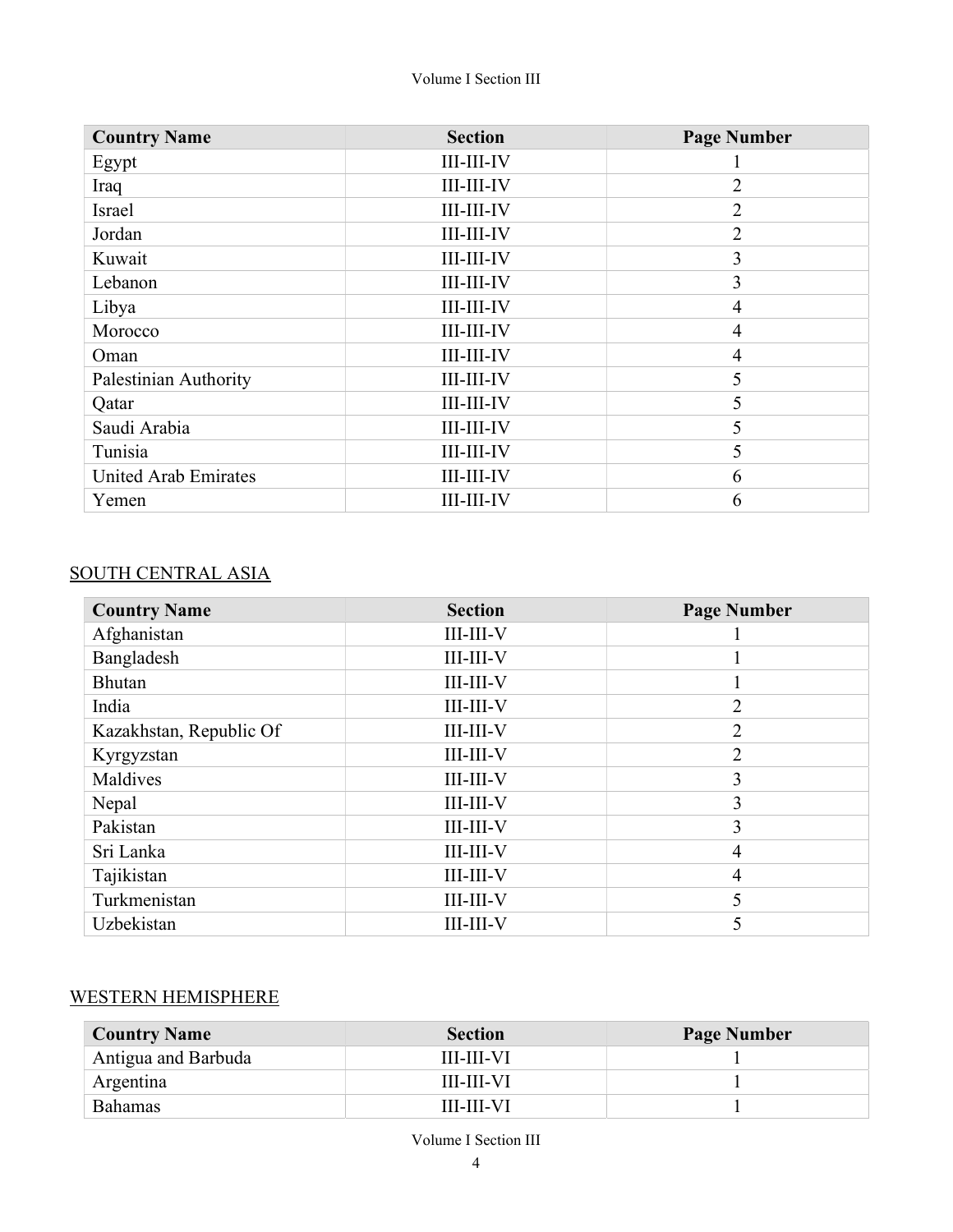| <b>Country Name</b>              | <b>Section</b>    | <b>Page Number</b>      |
|----------------------------------|-------------------|-------------------------|
| <b>Barbados</b>                  | <b>III-III-VI</b> | 1                       |
| Belize                           | <b>III-III-VI</b> | $\overline{2}$          |
| Bolivia                          | <b>III-III-VI</b> | $\overline{2}$          |
| <b>Brazil</b>                    | <b>III-III-VI</b> | $\overline{2}$          |
| Chile                            | <b>III-III-VI</b> | $\overline{\mathbf{3}}$ |
| Colombia                         | <b>III-III-VI</b> | $\overline{3}$          |
| Costa Rica                       | <b>III-III-VI</b> | $\overline{4}$          |
| Dominica                         | <b>III-III-VI</b> | $\overline{4}$          |
| Dominican Republic               | <b>III-III-VI</b> | $\overline{4}$          |
| Ecuador                          | <b>III-III-VI</b> | 5                       |
| El Salvador                      | <b>III-III-VI</b> | 5                       |
| Grenada                          | <b>III-III-VI</b> | 6                       |
| Guatemala                        | <b>III-III-VI</b> | 6                       |
| Guyana                           | <b>III-III-VI</b> | $\overline{7}$          |
| Haiti                            | <b>III-III-VI</b> | $\overline{7}$          |
| Honduras                         | <b>III-III-VI</b> | $\overline{7}$          |
| Jamaica                          | <b>III-III-VI</b> | 8                       |
| Mexico                           | <b>III-III-VI</b> | 8                       |
| Panama                           | <b>III-III-VI</b> | 9                       |
| Paraguay                         | <b>III-III-VI</b> | 9                       |
| Peru                             | <b>III-III-VI</b> | 9                       |
| St Kitts & Nevis                 | <b>III-III-VI</b> | 10                      |
| <b>St Vincent and Grenadines</b> | <b>III-III-VI</b> | 10                      |
| Suriname                         | <b>III-III-VI</b> | 10                      |
| Trinidad and Tobago              | <b>III-III-VI</b> | 11                      |
| Uruguay                          | <b>III-III-VI</b> | 11                      |
| Venezuela                        | <b>III-III-VI</b> | 11                      |